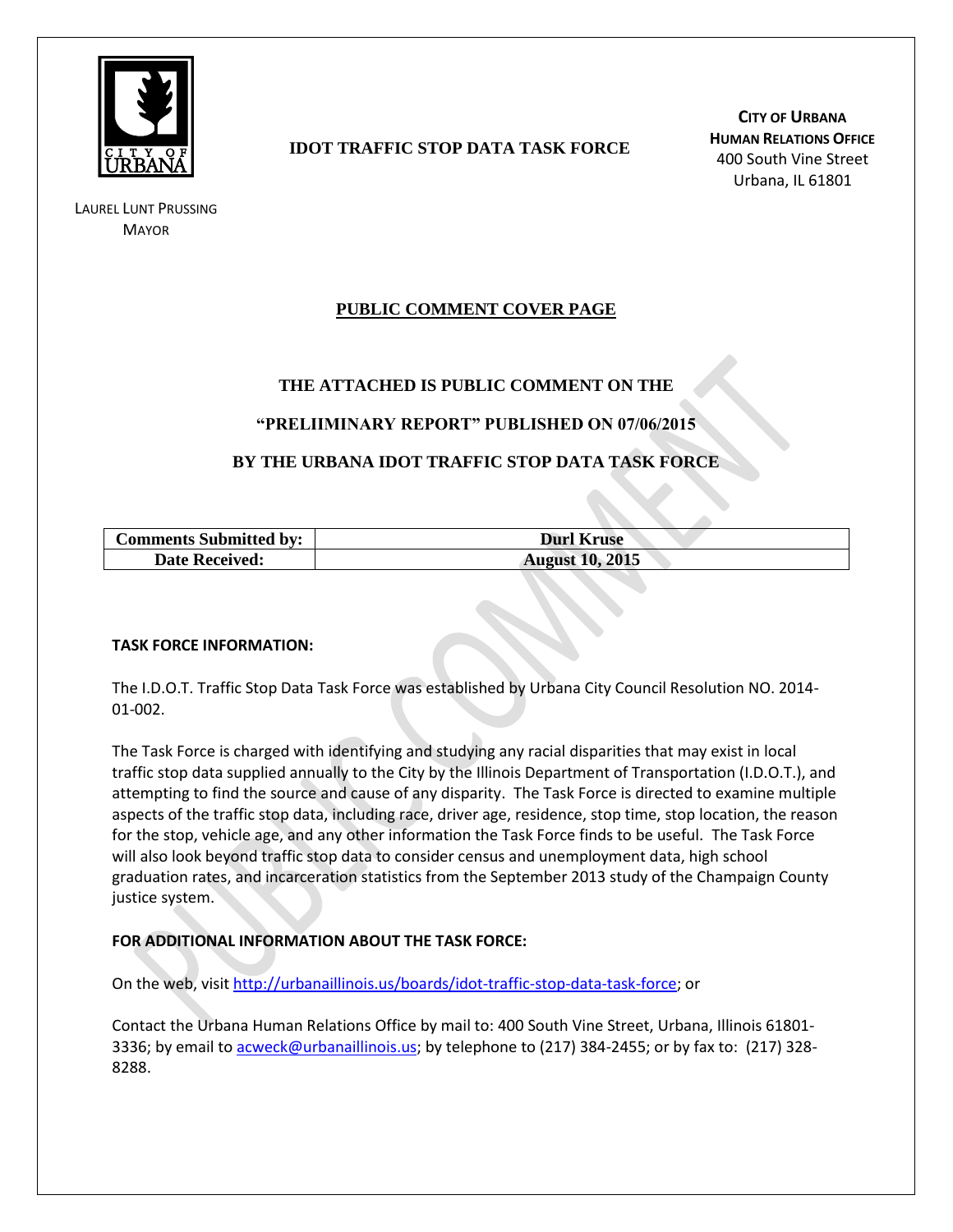| From:    | <b>Durl Kruse</b>                                                                                     |
|----------|-------------------------------------------------------------------------------------------------------|
| To:      | Pete Resnick; Jakobsson, Eric; ptesta2@illinois.edu; !Cobb, Nicole - IDOT Task Force; Charles, Andrew |
| Cc:      | Bautista, Alex (Hortencio); Weck, Anthony                                                             |
| Subject: | Investigatory Traffic Stop Data Collection                                                            |
| Date:    | Saturday, August 08, 2015 2:36:50 PM                                                                  |

# **Please Post as Public Comment**

In the Sunday, 8/8/15, N-G there was an AP story about an agreement reached between the Chicago Police Department, the City of Chicago, and the ACLU regarding how "investigatory traffic stops" are now going to be recorded. The Traffic Stop Task Force has discussed this topic extensively and offered several related recommendations. The UPD has even initiated some changes to its warning and citation tickets to help identify the type of stop that occurred. These are all good things. But, the lack of clarity and precision in your recommendations as to what constitutes an investigatory traffic stop, what type of investigatory traffic stop data is to be collected, and how that data will be independently monitored in upcoming years has significant shortcomings.

I have highlighted in red (below) important aspects of the agreement. It is important to note that the Chicago Police Department, City of Chicago, and ACLU all agreed to these changes. In addition the Major Cities Chiefs Association suggest it would be "wise" for other cities to follow Chicago's lead.

What is helpful here, is that Urbana does not need to reinvent the wheel. The Task Force can simply inquire of the Chicago PD for copies of the new written procedures and sample tickets that now are being implemented. Although Urbana's identification of Safety, Patrol, and Community Caregiving stops is a step forward, it falls far short of what is needed to accurately and precisely evaluate and monitor the effects of investigatory stops by an independent body in future years. Now is the time and opportunity for the Task Force to be more direct and clear in its recommendations to the city council as to how the UPD can meaningfully collect and record investigatory traffic stop data locally.

If the City of Chicago can accomplish this in a very direct and transparent way with the support of the community, police department, ALCU, and endorsement of the Major Cities Chief Association, there is no reason the UPD and Task Force cannot arrive at equally clear and direct recommendations regarding data collection of investigatory stops.

Hopefully someone from the UPD or Task Force will make a simple inquiry to Chicago to ask them to share their new approach to data collection of investigatory traffic stops before you finalize your report.

Thank you, Durl Kruse ++++++++++++++++++++++++++++++++++++++++++++++++++++ ++++++++++++++++++++++++++++++++++++++++++++++++++++ ++++++++++++++++++++

CHICAGO – The Chicago Police Department will allow independent evaluations of its stop-and-frisk procedures that critics say target blacks under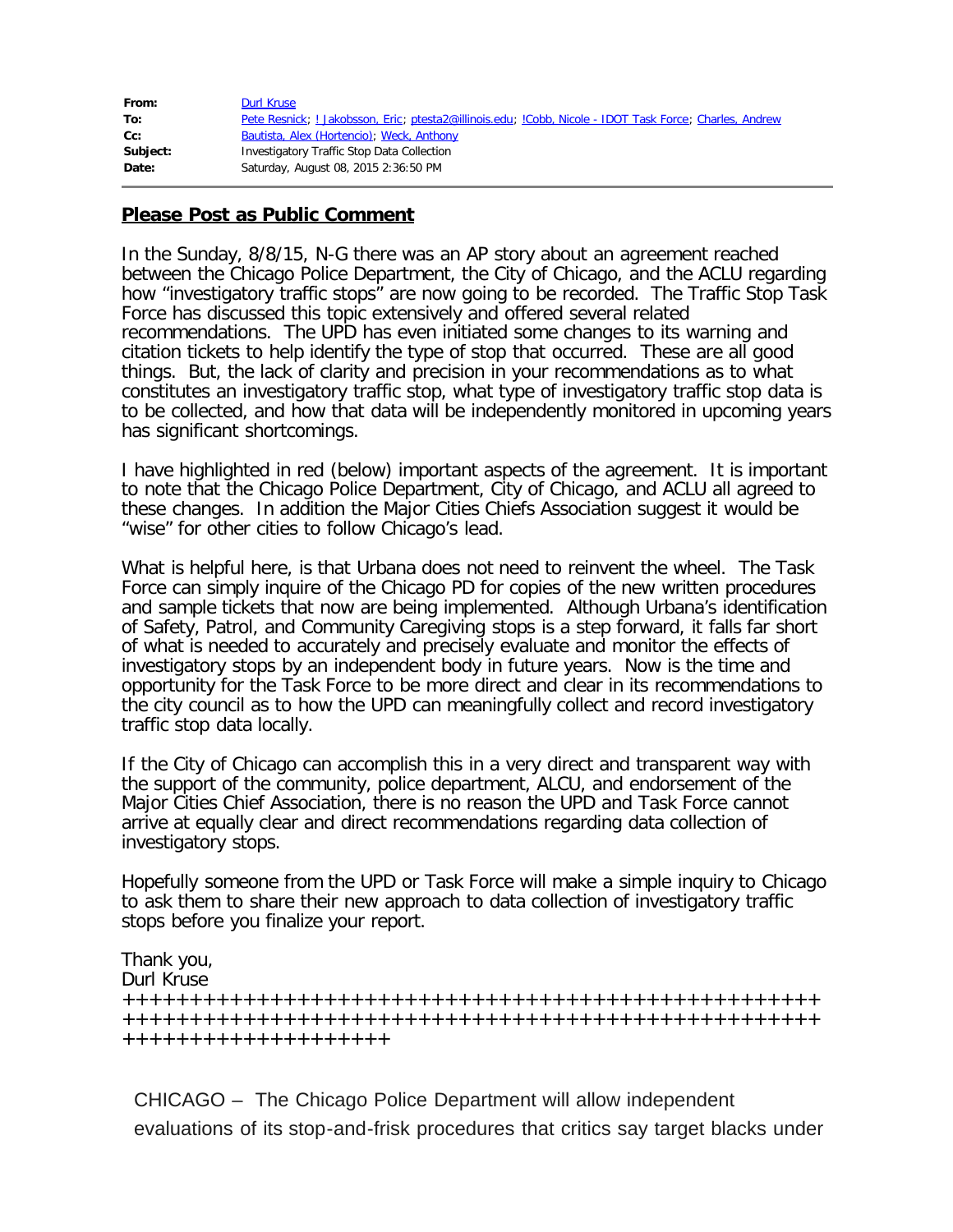an agreement with the American Civil Liberties Union announced Friday, as police nationwide face scrutiny about how they treat minorities.

The agreement that calls for increased public disclosure and more officer training follows a scathing March 2015 report from the ACLU of Illinois that found Chicago officers disproportionately targeted blacks and other racial minorities in hundreds of thousands of stop, question and frisk encounters.

Under the agreement, former U.S. Magistrate Judge Arlander Keys will provide public reports twice a year on Chicago police investigatory stops and pat downs, looking at whether the city is meeting its legal requirements. It goes into effect immediately.

"It's not going to be a change in the actual way that we stop people, it's going to be a change in the way that we record the stop," Superintendent Garry McCarthy said at a Friday news conference. And he suggested that the evaluations will bear out his belief that the stops have been constitutional.

McCarthy also said he was pleased that his department was not compelled to take action by a court order, and that he hopes the agreement will "set the standard" for other police departments.

The president of the Major Cities Chiefs Association said other departments would be "wise" to follow Chicago's lead.

"If we can address the community concerns without having to go to court, without ... a lawsuit, I think that's obviously a better way and certainly better for the relationship between the police and the community," said Tom Manger, chief of police in Montgomery County, Maryland, who was in Chicago to meet with McCarthy and other police chiefs.

The only concern McCarthy said he had is that the extra paperwork might take officers off the streets for too long.

In its report, the ACLU of Illinois identified more than 250,000 Chicago stopand-frisk encounters in which there were no arrests from May through August 2014. African-Americans accounted for nearly three-quarters of those stopped,